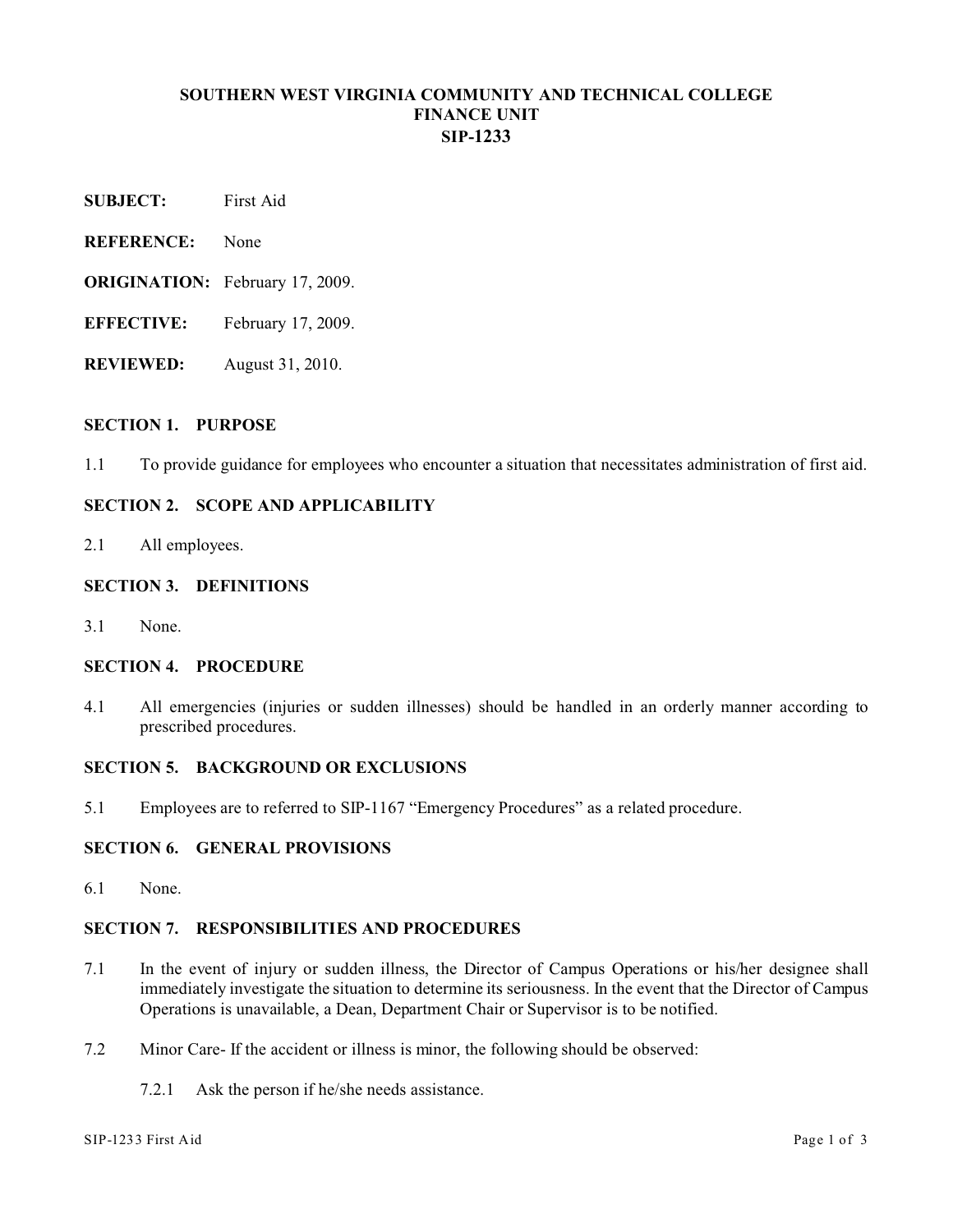7.2.2 If the victim gives an affirmative reply, or if you feel he/she needs assistance based upon visual observation, proceed as follows:

7.2.2.1 Enlist the help of others.

7.2.2.2 Assist the victim if necessary, in securing first aid supplies.

- 7.3 Urgent Care- For urgent care of serious injuries or illness, the following procedures should be applied:
	- 7.3.1 Enlist the help of others.
	- 7.3.2 Ask someone to call for an ambulance and notify the relatives of the victim. The Human Resources Department keeps emergency contact numbers for all employees. The Dean of Student Development keeps the emergency contacts for all students.
	- 7.3.3 Attempt to notify the Director of Campus Operations.
	- 7.3.4 Unless it is necessary to move the victim for the sake of safety, do not move or reposition the individual.
	- 7.3.5 If blankets or covers are available, keep the victim warm enough to overcome or avoid chilling.
- 7.4 Remain In Charge- Remain in Charge until the victim is placed in the care of qualified persons, is able to take care himself/herself, or is placed in the care of relatives.
- 7.5 Incident/Accident Report- An Accident/Incident Report Form must be submitted as required by college policy.
- 7.6 Monthly Report of Accidents/Incidents- The Direct of Campus Operations must also complete an monthly Report of Accidents/Incidents and send the original to Chief Financial Officer who will then send the original to the Associate Controller for posting. A copy will then be send to the Human Resources department.

### **SECTION 8. CANCELLATION**

8.1 Any previous procedure being superseded.

### **SECTION 9. REVIEW STATEMENT**

- 9.1 This procedure shall be reviewed on a regular basis with a time frame for review to be determined by the President or the President's designee. Upon such review, the President or President's designee may recommend to the Board that the procedure be amended or repealed.
- **Attachments**: Identifies forms/summary sheets/etc. associated with this procedure. Enter "None" if no forms/ summary, etc., apply. **Distribution:** All employees of Southern West Virginia Community and Technical College via www.intranet.southernwv.edu